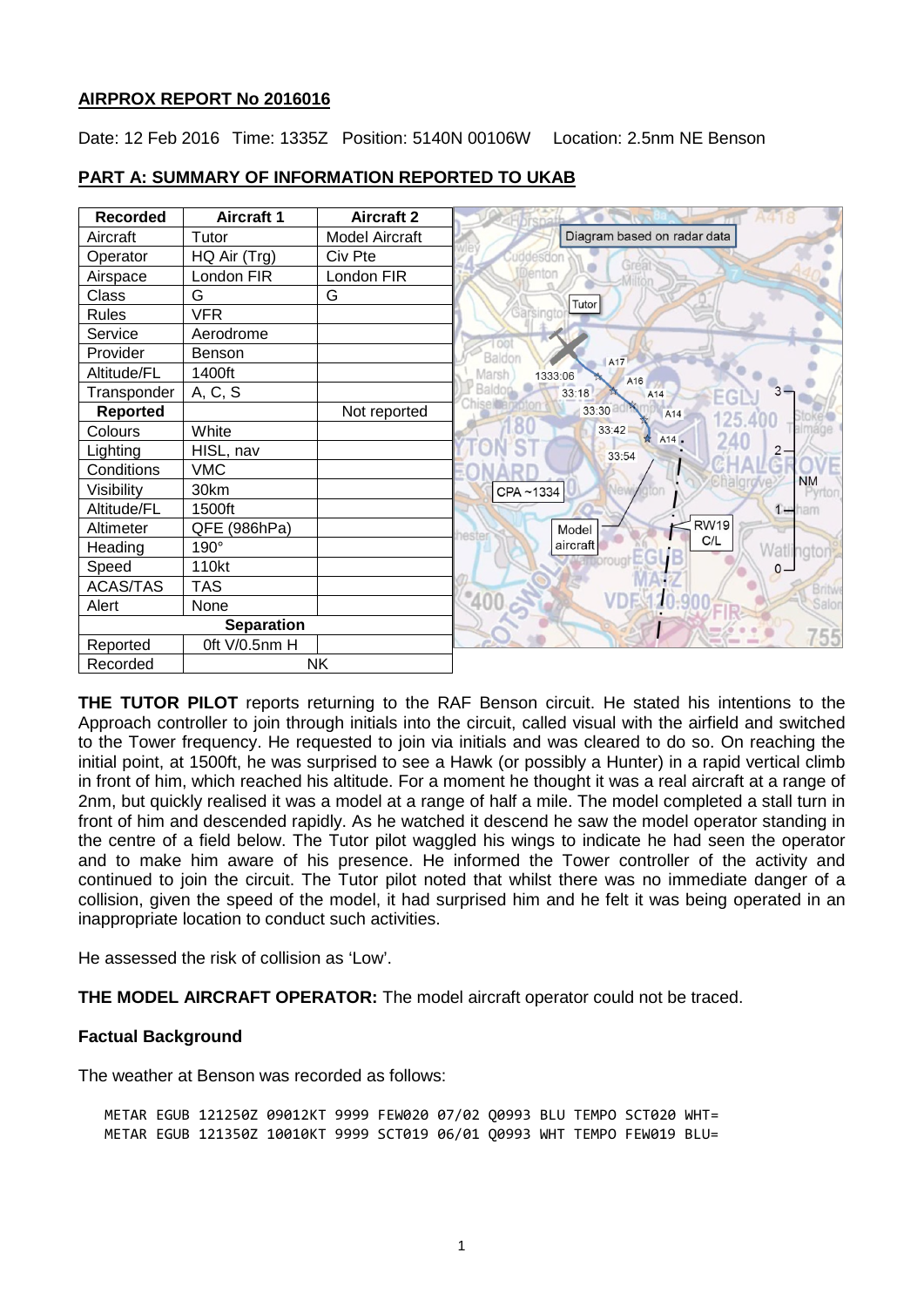## **Analysis and Investigation**

## **UKAB Secretariat**

The Air Navigation Order 2009 (as amended), Article [1](#page-1-0)38<sup>1</sup> states:

'A person must not recklessly or negligently cause or permit an aircraft to endanger any person or property.'

Article 166, paragraphs 2, 3 and 4 state:

'(2) The person in charge of a small unmanned aircraft may only fly the aircraft if reasonably satisfied that the flight can safely be made.

(3) The person in charge of a small unmanned aircraft must maintain direct, unaided visual contact with the aircraft sufficient to monitor its flight path in relation to other aircraft, persons, vehicles, vessels and structures for the purpose of avoiding collisions.'

(4) The person in charge of a small unmanned aircraft which has a mass of more than 7kg excluding its fuel but including any articles or equipment installed in or attached to the aircraft at the commencement of its flight, must not fly the aircraft

(a) in Class A, C, D or E airspace unless the permission of the appropriate air traffic control unit has been obtained;

(b) within an aerodrome traffic zone …; or

(c) at a height of more than 400 feet above the surface unless it is flying in airspace described in sub-paragraph (a) or (b) and in accordance with the requirements for that airspace.'

A CAA web site<sup>[2](#page-1-1)</sup> provides information and guidance associated with the operation of Unmanned Aircraft Systems (UASs) and Unmanned Aerial Vehicles (UAVs).

Additionally, the CAA has published a UAV Safety Notice<sup>[3](#page-1-2)</sup> which states the responsibilities for flying unmanned aircraft. This includes:

'You are responsible for avoiding collisions with other people or objects - including aircraft. Do not fly your unmanned aircraft in any way that could endanger people or property. It is illegal to fly your unmanned aircraft over a congested area (streets, towns and cities). …, stay well clear of airports and airfields'.

#### **Comments**

#### **HQ Air Command**

At the time of review by the UKAB, this incident was still under investigation by the safety team at RAF Benson; an assessment was ongoing relating to the procedures for aircraft joining the airfield in addition to the liaison with model aircraft operators in the local area.

Although the model aircraft site in question is detailed in the RAF Benson Warnings section of the LFA 1 locally generated sensitive areas<sup>[4](#page-1-3)</sup>, the entry details activity from the site up to 1000ft agl. As a result, the Tutor pilot may not have expected model aircraft to be operating at his height as he joined through initials. This incident has been widely publicised amongst air users at RAF Benson in order to raise awareness of the potential of conflict with model aircraft at light fixedwing initials for RW19.

l

<span id="page-1-0"></span><sup>1</sup> Article 253 of the ANO details which Articles apply to small unmanned aircraft. Article 255 defines 'small unmanned aircraft'. The ANO is available to view at [http://www.legislation.gov.uk.](http://www.legislation.gov.uk/)<br><sup>2</sup> www.caa.co.uk/uas

<span id="page-1-2"></span><span id="page-1-1"></span><sup>3</sup> CAP 1202

<span id="page-1-3"></span><sup>4</sup> Supplementary information published in addition to the LFA 1 entry of the UK Military Low Flying Handbook.